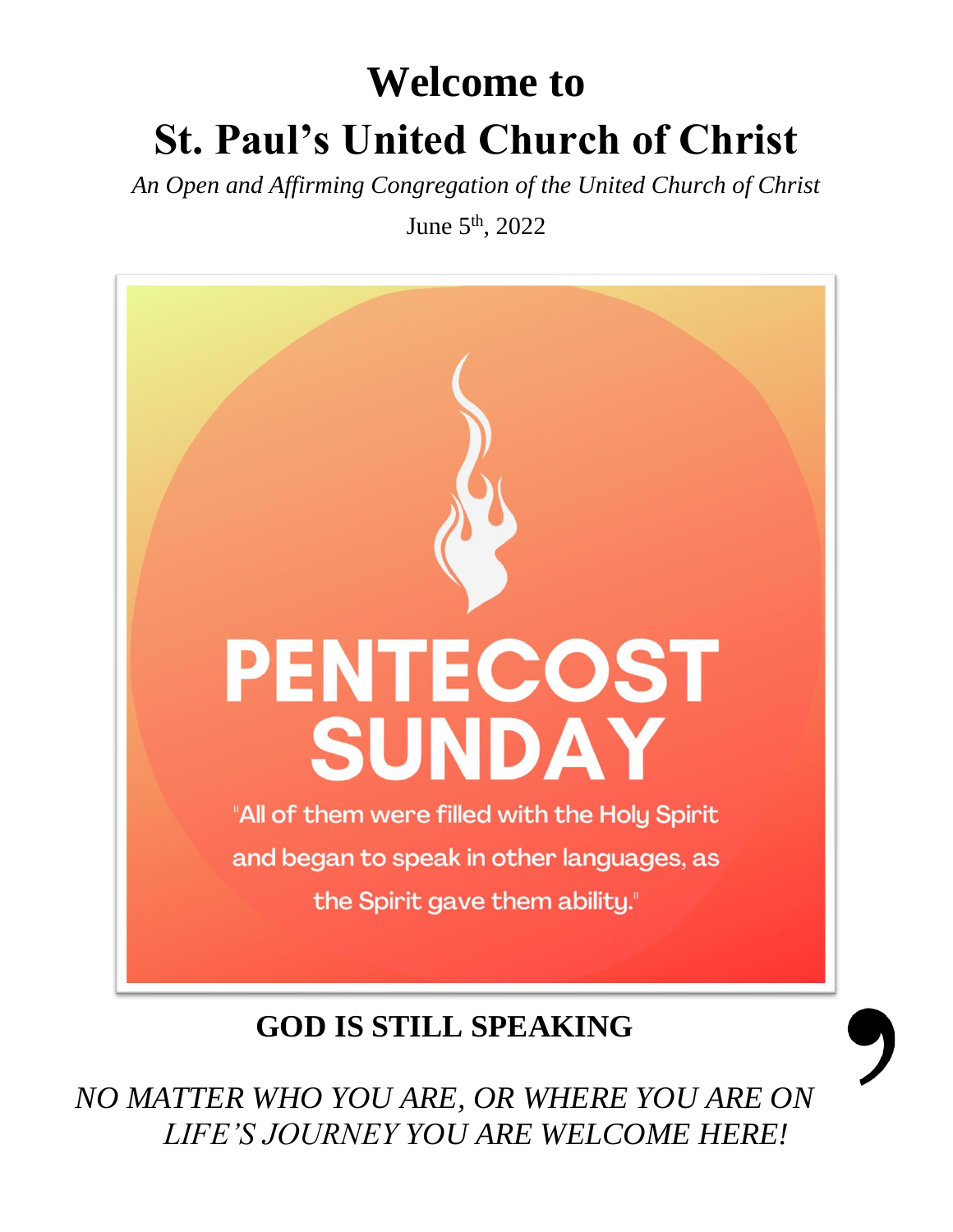#### **Worship Leadership**

Preacher: The Rev. John J. Ward-Diorio Pastor Allyssa A. Boyer Lector: Paula Boyer

Psalm Readers: Kathy Williams (Spanish), Daniella Benfer (Arabic), Tom Herrold (German), Sue Mullin (French), Jonneke Dundore (Dutch), Kateri Grice (Spanish), Herb Bomberger (German), John Chripczuk (Ukranian), Karin Stork-Whitson (Hebrew).

#### **Ministry of Music**

Minister of Music: Eric R. Dundore Choristers' Director: Jonneke A. Dundore Assistant Music Director: Mark A. Dundore Organist: Sarah A. Myers Assistant Organist: Patrice G. Miller

#### **Ministry of Audio and Video**

Jeffrey A. Dundore

#### **Ministry of Service** Head Usher: Wendy Hayden Ushers: Steve Roush, Paula Boyer, Jim Pirtle, Sherry Spencer Nursery: Flower Delivery: Joanne Miller

#### **Pastor Emeritus** The Rev. Dr. Thomas E. Herrold

#### **Ministers** The Entire Congregation

*Please visit the church website at<http://www.saintpaulsucc-mech.org/> to sign up for Acolyte, Usher, Lector, Volunteer in the Nursery, Deliver the Altar Flowers, and/or Sponsor the Altar Flowers. You will find the individual signup sheets under the "Sign Up" menu heading. Thank you.*



S*t. Paul's Online Giving*

**ST. PAUL'S UNITED CHURCH OF CHRIST 626 Williams Grove Road Mechanicsburg, PA 17055 717/766-7931 Website: www.saintpaulsucc-mech.org Office email: stpaulstaff@outlook.com John's email: [revjohnwd@outlook.com](mailto:revjohnwd@outlook.com) Allyssa's email: [allyssaboyer@outlook.com](mailto:allyssaboyer@outlook.com)**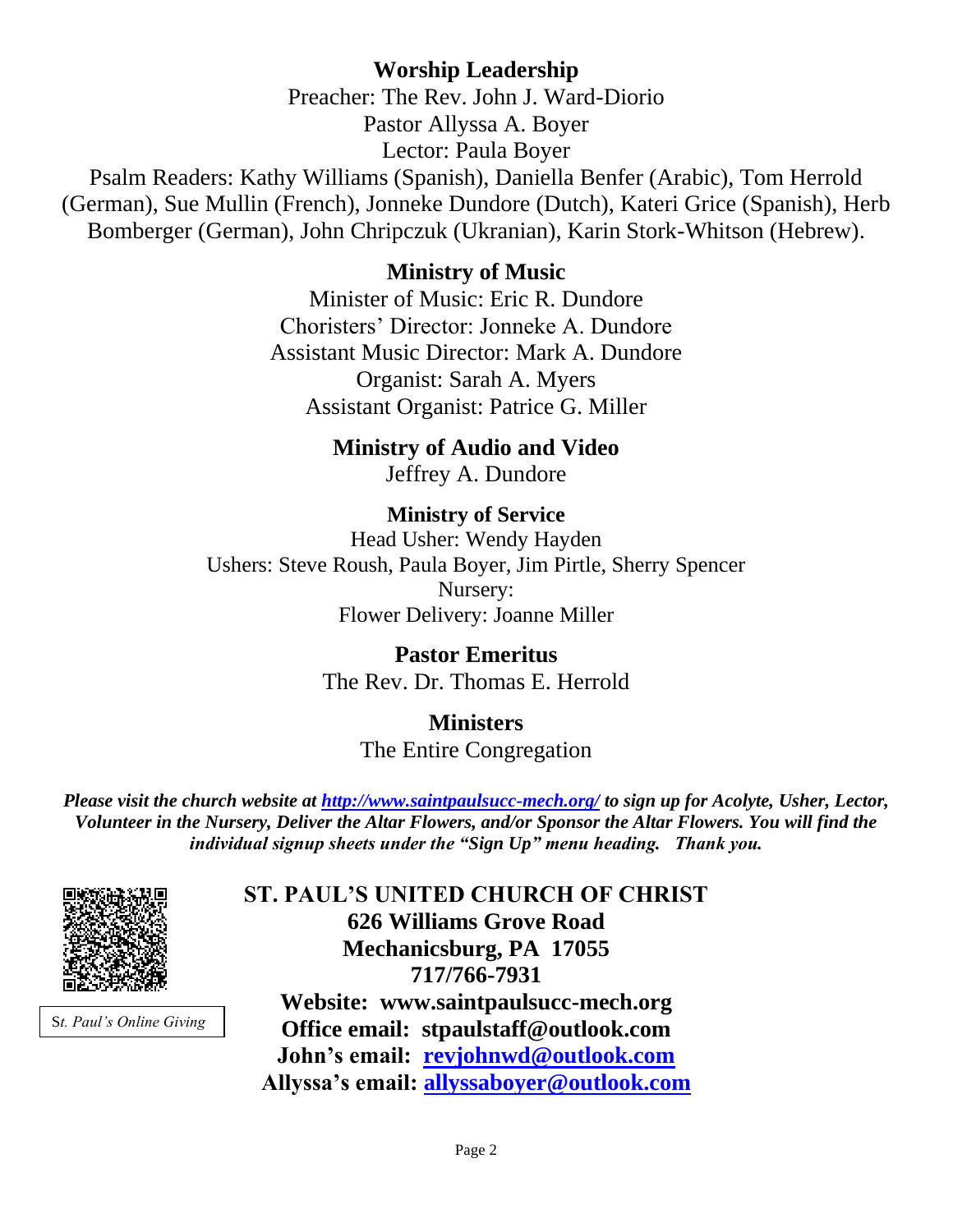#### ST. PAUL'S UNITED CHURCH OF CHRIST SERVICE OF WORSHIP

#### PENTECOST; HOLY COMMUNION June 5<sup>th</sup>, 2022

*Please note: the livestream broadcast begins with the Announcements. If you do not wish to appear in the livestream, it is best to sit in one of the back three pews of the Sanctuary.*

*Please write up any Prayer Requests ahead of time, leave them in the Red Bowl or give them to the Head Usher. They will bring them forward.*

*\*Those who are comfortable doing so are invited to stand.*

THE RINGING OF THE CHIMES

THE WELCOME & ANNOUNCEMENTS

THE ORGAN PRELUDE "The Breath of God" Ray Landis

CHORAL INTROIT

*Please note: we will be singing with our masks in place.*

\*THE HYMN No. 261 "Let Every Christian Pray"

#### \*PRAYER OF INVOCATION (unison)

**Empowering God, we give You thanks for the gift of Your Holy Spirit. May we each recognize Your Presence within us, allowing You to guide us, encourage us, and empower us. Amen.** 

#### CALL TO CONFESSION

We are grateful for God's Presence within us. We look for and are thankful for the Peace that Presence can offer us. Less often, we accept the fire, the flame God's Presence seeks to stir in us, as we are guided towards the pursuit of God's justice and love in the world. Let us offer our Silent Prayers of Confession.

#### SILENT PRAYERS OF CONFESSION

WORDS OF ASSURANCE (Responsive):

Minister: God forgives us. God continues to stir our spirits with God's Spirit. **ALL: Let us pay attention to this stirring, receiving God's Peace and God's Fire which emboldens us. Amen.** 

> *Please note: we will not be shaking hands or hugging. If you are able, please rise and greet one another with other signs of Peace.*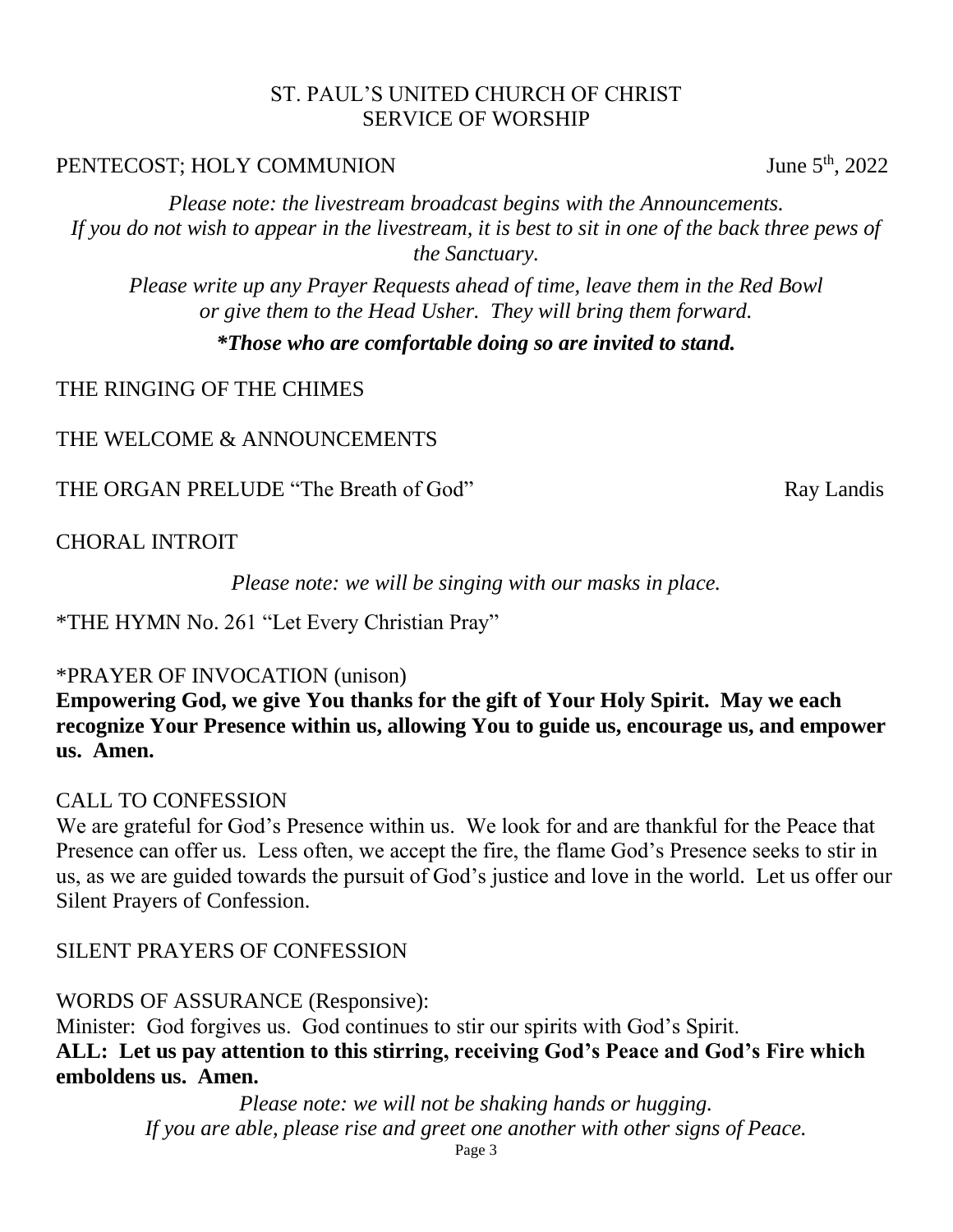#### \*THE PASSING OF THE PEACE

#### \*THE GLORIA PATRI (#759 is the tune, but not all the same words) **Glory be to the Father, and to the Son, and to the Holy Ghost; As it was in the beginning, is now, and ever shall be, world without end. Amen. Amen.**

*Children are invited to the front at this time. They may sit on the chancel steps, they may sit in the front pews, or they may remain seated with their families. Remember, everyone who comes forward will be on camera.* 

SING THE CHILDREN TO THE FRONT Jesus Loves the Little Children

*Jesus loves the little children, all the children of the world Shy and Joyful, Bold and Bright They are precious in his sight Jesus loves the little children of the world.*

THE WORD FOR THE YOUNG

SING THE CHILDREN TO THEIR SEATS Jesus Loves Me

*Jesus loves me, this I know, for the Bible tells me so Little ones to him belong. They are weak but He is strong. Yes, Jesus loves me. Yes, Jesus loves me Yes, Jesus loves me. The Bible tells me so*

THE PSALM READING Psalm 104:24-34, 35b

THE GOSPEL READING John 14:12-17, 25-27

THE RESPONSE: One: God is Still Speaking. **All: Thanks be to God!** 

THE NEW TESTAMENT READING & MESSAGE:  $\triangle$  Acts 2:1-21 "The Spirit Is Given To Us All"

THE PRAYERS OF THE PEOPLE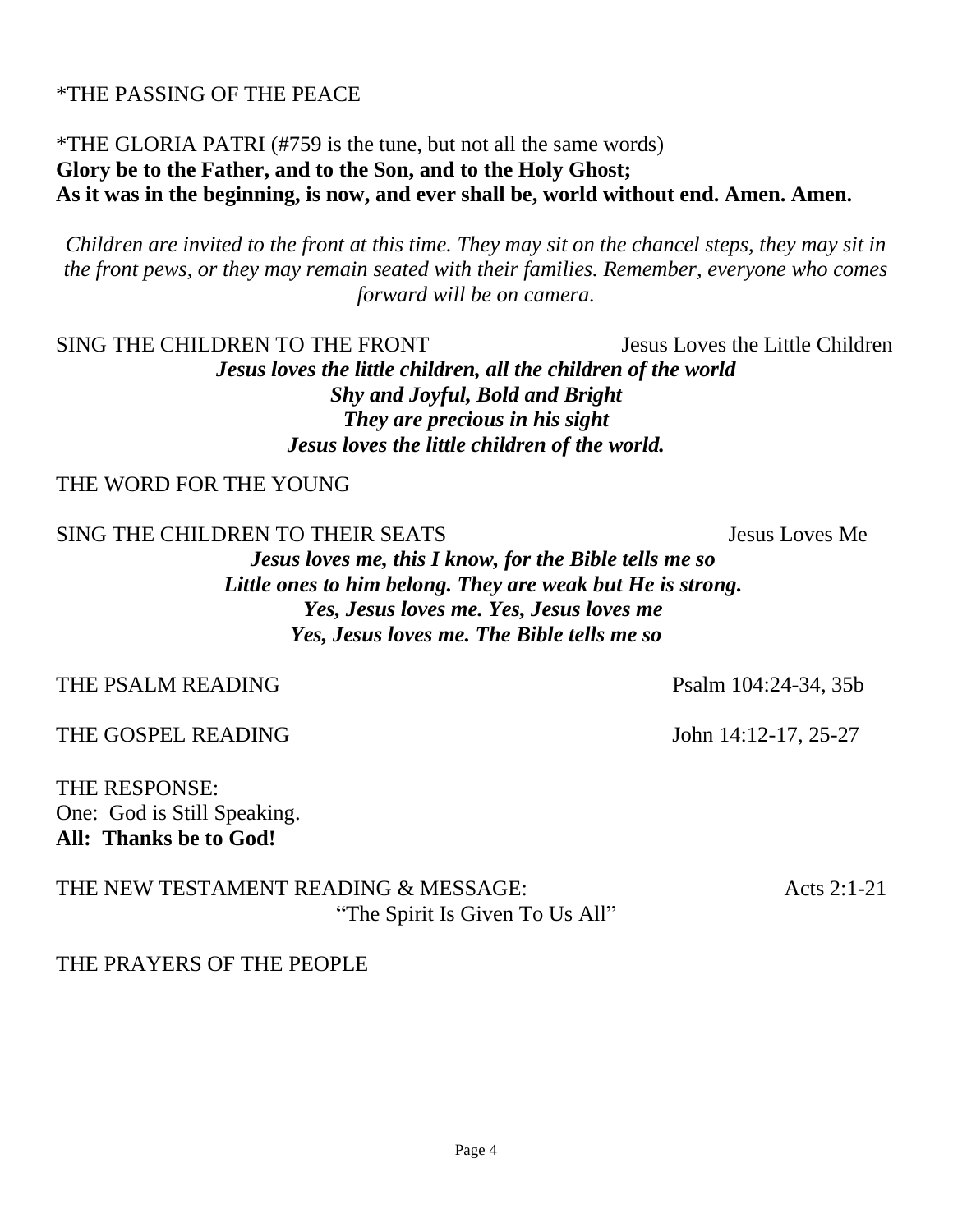

*Please note: you can leave your offerings in the plate in the Narthex on your way in or on your way out after Service. You may also place your pew pad sheets in that Offering Plate. Thank you.* 

THE ANTHEM "Holy Spirit, Descend on Us" Pote Chancel Choir

*Holy Spirit, Descend on us we pray. Spirit creative, inspire and enable. Kindle among us the spark of new birth. Shape us and change us, be in our growing, help us establish your kingdom on earth. Spirit of power provide us with strength. Grant us the courage our goals to fulfill. Guide us, provoke us in challenges we're facing. Lead us and help us discover your will. Spirit of Love fill our hearts with compassion. Give us awareness of neighbors in need.*

*Open our eyes to their hurt and their suffering. Move us to action from thought into deed. Holy Spirit, descend on us we pray.*

#### \*DOXOLOGY

#### \*THE PRAYER OF DEDICATION (Unison)

**God of wind and fire, may new life be breathed into the world because of these gifts we return to You. Grant us enhanced capacity to carry Your revelation to others in ways they can understand. We seek to be to one another channels of Your love and peace, both in person and through the outreach of our offerings. Amen.** 

\*THE HYMN No. 270 "Like the Murmur of the Dove's Song"

*Please note: our ushers will be passing out the Communion Elements on trays to each individual or family unit. You do not need to pass the plates down.*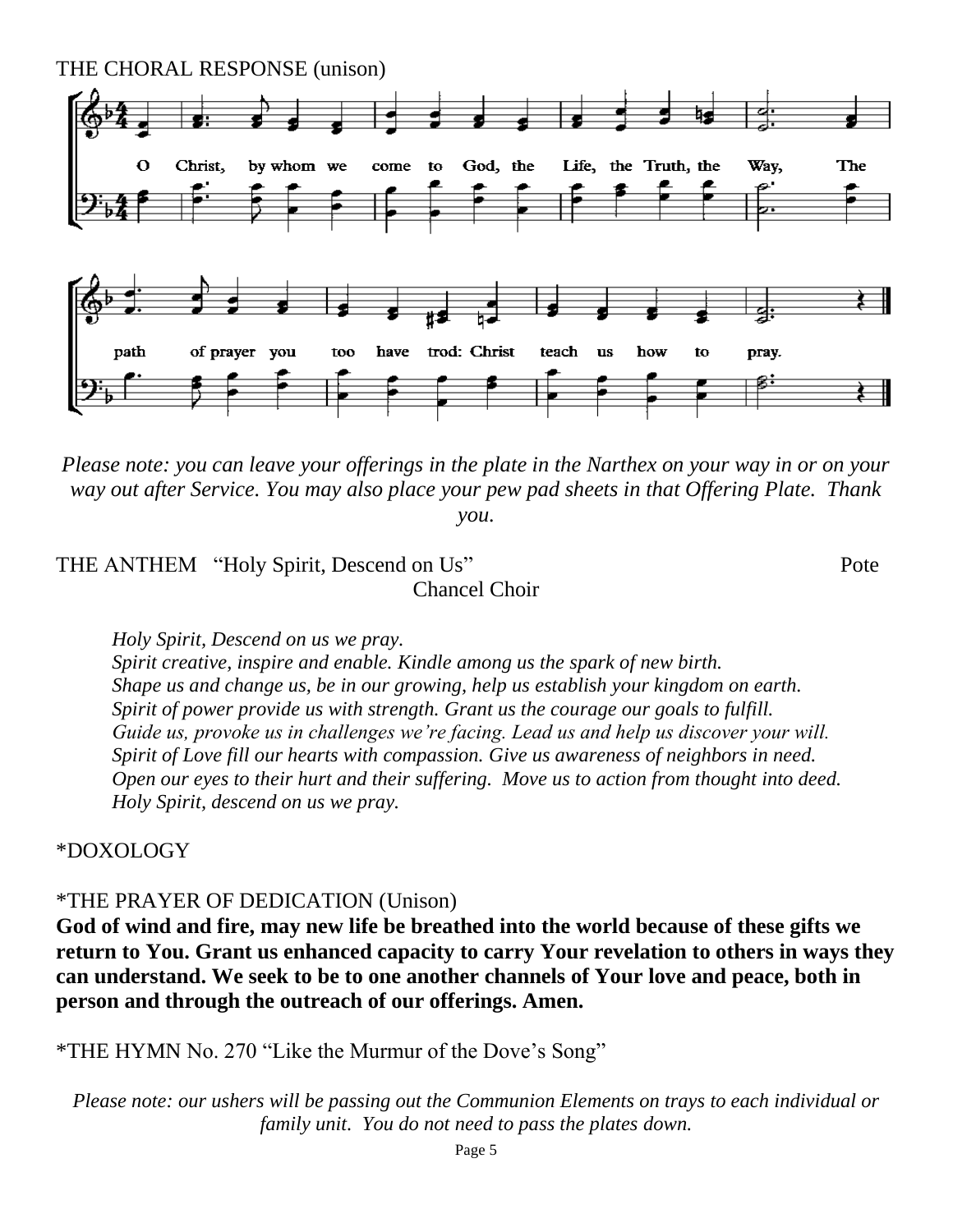#### THE SERVICE OF HOLY COMMUNION

#### THE INVITATION:

One: God Be with You. **Many: And Also With You.** One: Lift Up Your Hearts. **Many: We Lift Them Up to God.** One: Let Us Give Thanks to God. **Many: It Is Good to Give God Thanks and Praise.**

#### PASTORAL PRAYER AND THE LORD'S PRAYER

**Our Father, who art in heaven, hallowed be thy name. Thy kingdom come. Thy will be done on earth as it is in heaven. Give us this day our daily bread. And forgive us our debts, as we forgive our debtors. And lead us not into temptation but deliver us from evil. For thine is the kingdom, and the power, and the glory, forever. Amen.** 

#### WORDS OF INSTITUTION

#### DISTRIBUTION OF THE ELEMENTS:

Today we gather both in person and in Spirit.

For those of you present in the Sanctuary, our ushers will be passing out the bread and glutenfree crackers and the wine and white grape juice. They will bring the trays to you. Unless you are sitting with a family unit, please do not pass the trays down but rather give them back to the usher.

For those of you joining us via livestream, we hope you have some bread and wine or juice of your choice before you. We trust that God is powerful enough to extend God's Blessings upon these Communion Elements, even as we and they are scattered in geographic space. Please hold the elements until all have been served. We will eat and drink them together. All are welcome to participate. Thank you.

#### THE PRAYER OF THANKSGIVING (Responsive):

**Holy God, we give You thanks for the miracle and wonder of this meal. We give You thanks for Your coming to us in the person of Jesus and for Jesus' willingness to offer his whole self for our benefit. We can see how we can best live our lives. We can believe all "deaths", those losses, endings and struggles in this life, and the ones at the end of our physical lives, are not the final word. We can trust that Your Spirit is within all of us, and always will be. May the gifts of this table always remind us of the gifts You have given us all. Amen.**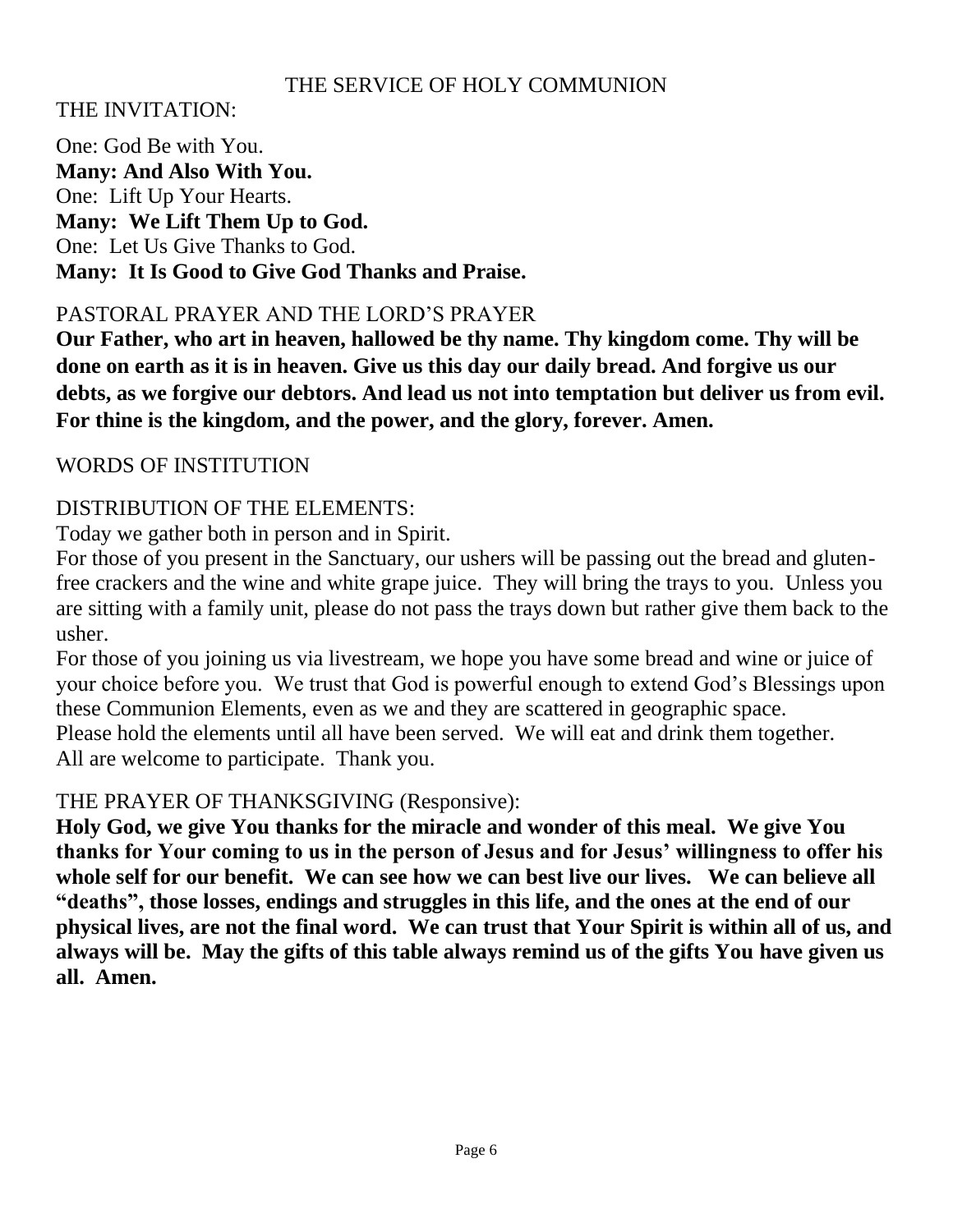\*THE HYMN "God, Our Nation Feels the Loss" (to the tune of No. 596, "Rock of Ages")

*God, our nation feels the loss as our children pay the cost For the violence we accept, for the silence we have kept. Rachel weeps for children gone; God of love, this can't go on!*

*Jesus, Lord, we hear you say, "Don't turn little ones away!" May we build a kinder land where our children understand: Every child here matters more than the guns we clamor for.*

*Holy Spirit, wind and flame, send us out in Jesus' name. May we shout and say, "Enough!" May we build a world of love — Till the sounds of weapons cease, till our young can grow in peace.*

Text: Copyright © 2022 by Carolyn Winfrey Gillette. All rights reserved.

#### \*THE BIDDING TO MISSION

\*THE WORLD PEACE PRAYER

One: Lead us, O God.

**All: Lead us from death to life, from falsehood to truth. Lead us from despair to hope, from fear to trust. Lead us from hate to love, from war to peace. Let peace fill our hearts, our world, our universe. Amen.**

#### \*THE BENEDICTION

#### \* THE THREE-FOLD AMEN

*Please note: the livestream continues until the end of the Postlude. Please know you are free to leave following the Three-fold Amen, and exit to the Narthex to speak with one another. Do remember you may be visible and audible on the livestream as you exit early. If you choose to remain, please be seated and listen quietly to the Postlude.*

#### THE ORGAN POSTLUDE "Unto All the World" Christopher Neal

#### References:

The Prayer of Dedication is from "Gathered by Love" by Lavon Bayler, 1994, United Church Press. Hymn Note for "God, Our Nation Feels the Loss"

This hymn was written in remembrance of the beloved children of God who died in the school shooting at Robb Elementary School in Uvalde, Texas. Many of us, as individuals, do not accept violence, keep silence, or clamor for guns. Yet, as a nation, we do these things, and as a nation, we need to repent; we need to turn around and live a different way. All of us are called to do more than sing and pray; please work for gun safety laws in your community and state.

The World Peace Prayer is a paraphrase of a verse from the Upanishads, the most ancient scriptures of Hinduism, also prayed daily by Roman Catholic Benedictine nuns.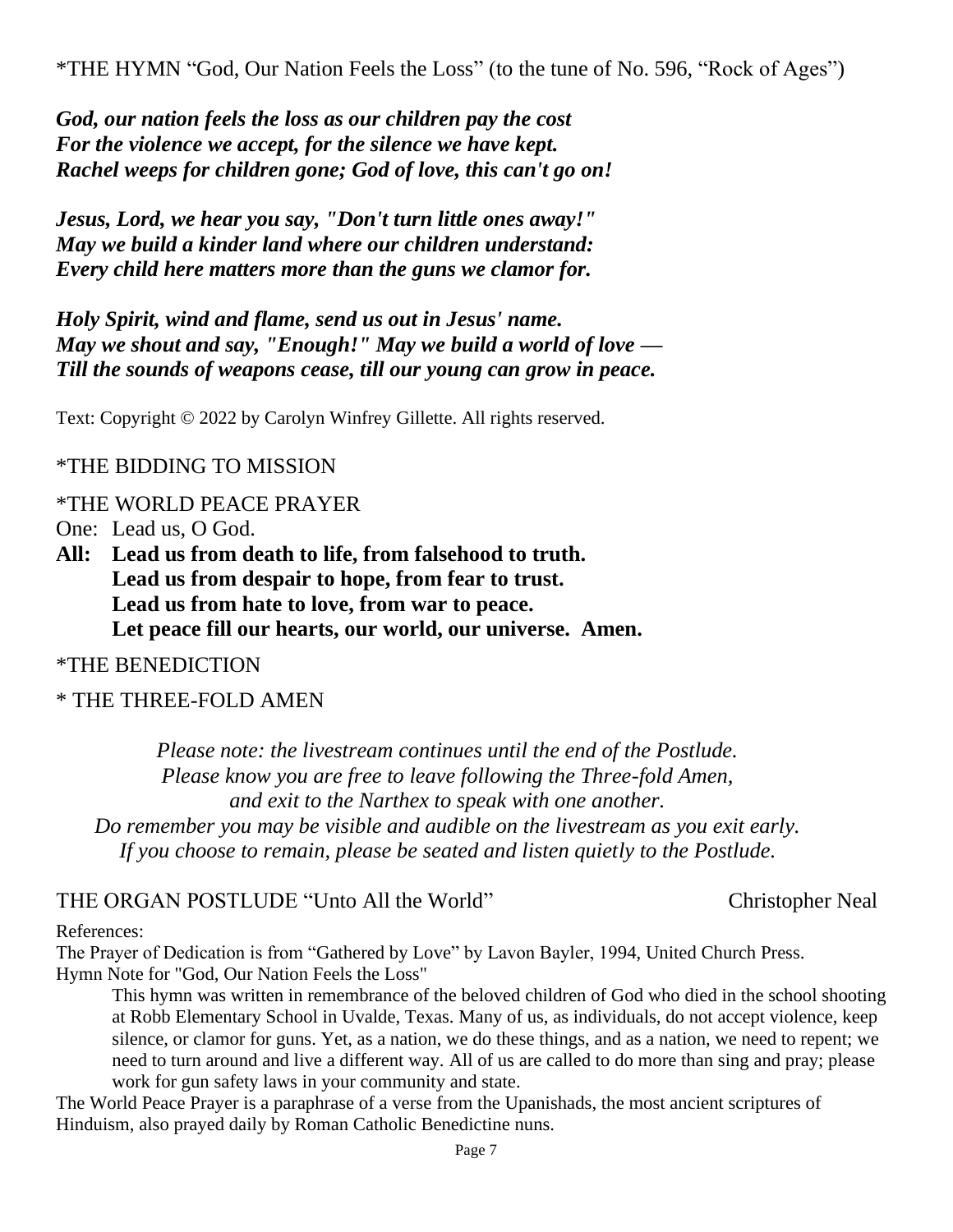#### **ALTAR FLOWERS**

The Altar flowers are given to the Glory of God by Don and Merikay Wood, "In Honor of Our Friends."

## **ANNOUNCEMENTS**

#### **STRENGTHEN THE CHURCH OFFERING**

Today, we will collect the UCC Special Offering: Strengthen the Church, which reflects the shared commitment of people across the United Church of Christ to cooperatively build up the UCC. The funds raised support leadership development, new churches, youth ministry, and innovation in existing congregations.

**CONGREGATIONAL CONVERSATION** today, following worship. All are welcome to stay and participate.

#### **JOIN US FOR A COMMUNITY GARDEN WORKDAY**

Join us Saturday, June 18<sup>th</sup>, starting at 9AM, to help with weeding, harvesting, planting and other needed work. All are welcome to help! Make sure you wear your work clothes, bring your garden gloves and dress for the weather. We have garden tools for you to use. Also, we will have bottled water and snacks. Sign up on the church website, under the 'Sign Up' heading.

#### **WE WOULD LIKE TO PRESENT YOU WITH THE KEYS TO THE CHURCH!**

Just over half of regular Sunday attendees at St. Paul's currently have a key to the main doors of our building. We would like for more members to have access to the building during the week for regular church business and evening meetings, etc.

To help, volunteers from the St Paul's Safety & Security committee will be set up at a table in the Common area after the service to issue key-fobs to any church member who wishes to have one. These fobs work every day from 6am to 10pm. A voluntary \$10 deposit is requested (but not required), payable when you pick up your key-fob, or any time at the church office. Members can also sign out a key-fob any regular business day by stopping by the church office.